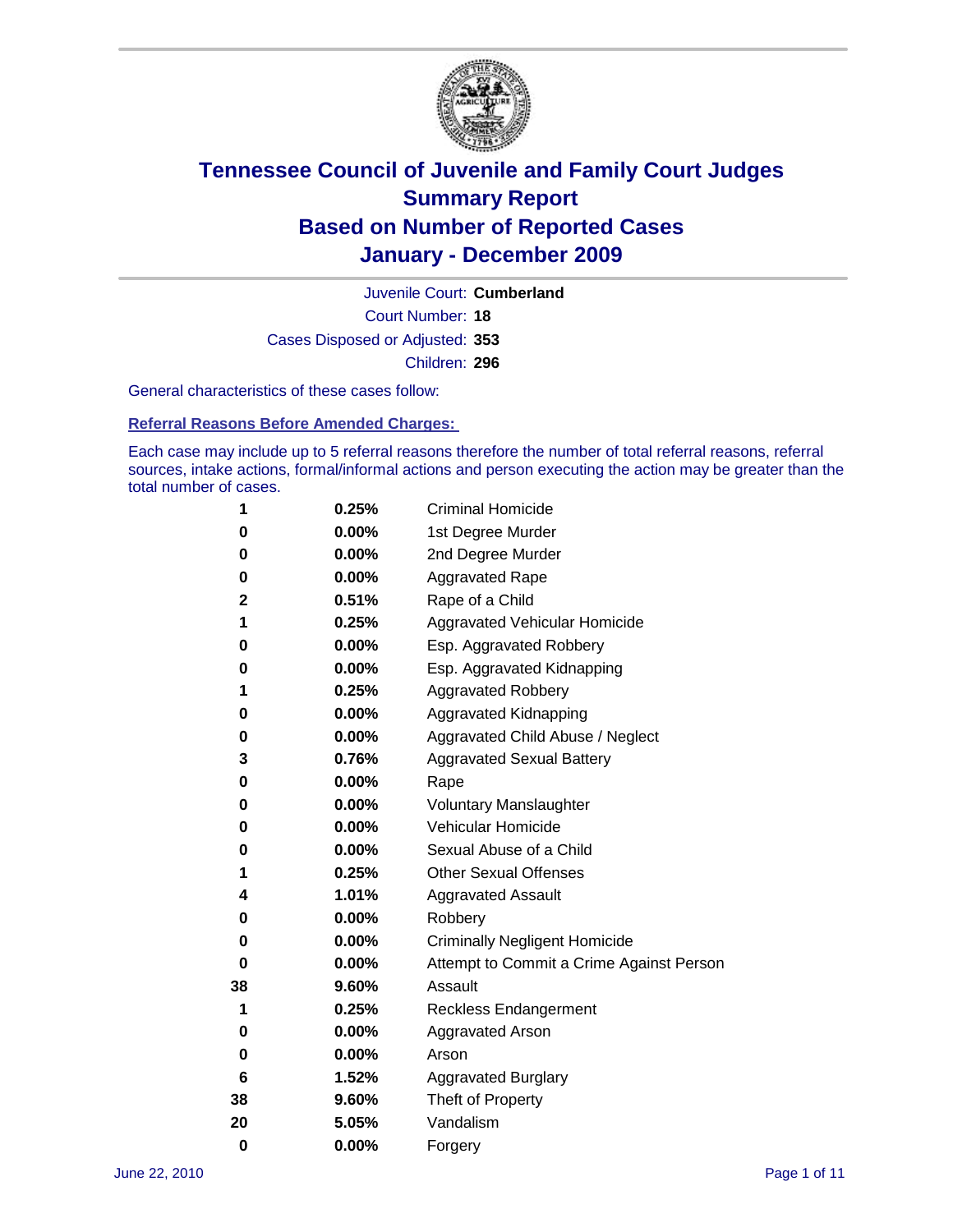

Court Number: **18** Juvenile Court: **Cumberland** Cases Disposed or Adjusted: **353** Children: **296**

#### **Referral Reasons Before Amended Charges:**

Each case may include up to 5 referral reasons therefore the number of total referral reasons, referral sources, intake actions, formal/informal actions and person executing the action may be greater than the total number of cases.

| 0  | 0.00% | <b>Worthless Checks</b>                                     |
|----|-------|-------------------------------------------------------------|
| 0  | 0.00% | Illegal Possession / Fraudulent Use of Credit / Debit Cards |
| 4  | 1.01% | <b>Burglary</b>                                             |
| 1  | 0.25% | Unauthorized Use of a Vehicle                               |
| 0  | 0.00% | <b>Cruelty to Animals</b>                                   |
| 1  | 0.25% | Sale of Controlled Substances                               |
| 0  | 0.00% | <b>Other Drug Offenses</b>                                  |
| 33 | 8.33% | Possession of Controlled Substances                         |
| 0  | 0.00% | <b>Criminal Attempt</b>                                     |
| 0  | 0.00% | Carrying Weapons on School Property                         |
| 3  | 0.76% | Unlawful Carrying / Possession of a Weapon                  |
| 1  | 0.25% | <b>Evading Arrest</b>                                       |
| 0  | 0.00% | Escape                                                      |
| 3  | 0.76% | Driving Under Influence (DUI)                               |
| 28 | 7.07% | Possession / Consumption of Alcohol                         |
| 0  | 0.00% | Resisting Stop, Frisk, Halt, Arrest or Search               |
| 0  | 0.00% | <b>Aggravated Criminal Trespass</b>                         |
| 0  | 0.00% | Harassment                                                  |
| 0  | 0.00% | Failure to Appear                                           |
| 0  | 0.00% | Filing a False Police Report                                |
| 0  | 0.00% | Criminal Impersonation                                      |
| 33 | 8.33% | <b>Disorderly Conduct</b>                                   |
| 2  | 0.51% | <b>Criminal Trespass</b>                                    |
| 0  | 0.00% | <b>Public Intoxication</b>                                  |
| 0  | 0.00% | Gambling                                                    |
| 33 | 8.33% | <b>Traffic</b>                                              |
| 2  | 0.51% | <b>Local Ordinances</b>                                     |
| 3  | 0.76% | Violation of Wildlife Regulations                           |
| 0  | 0.00% | Contempt of Court                                           |
| 31 | 7.83% | Violation of Probation                                      |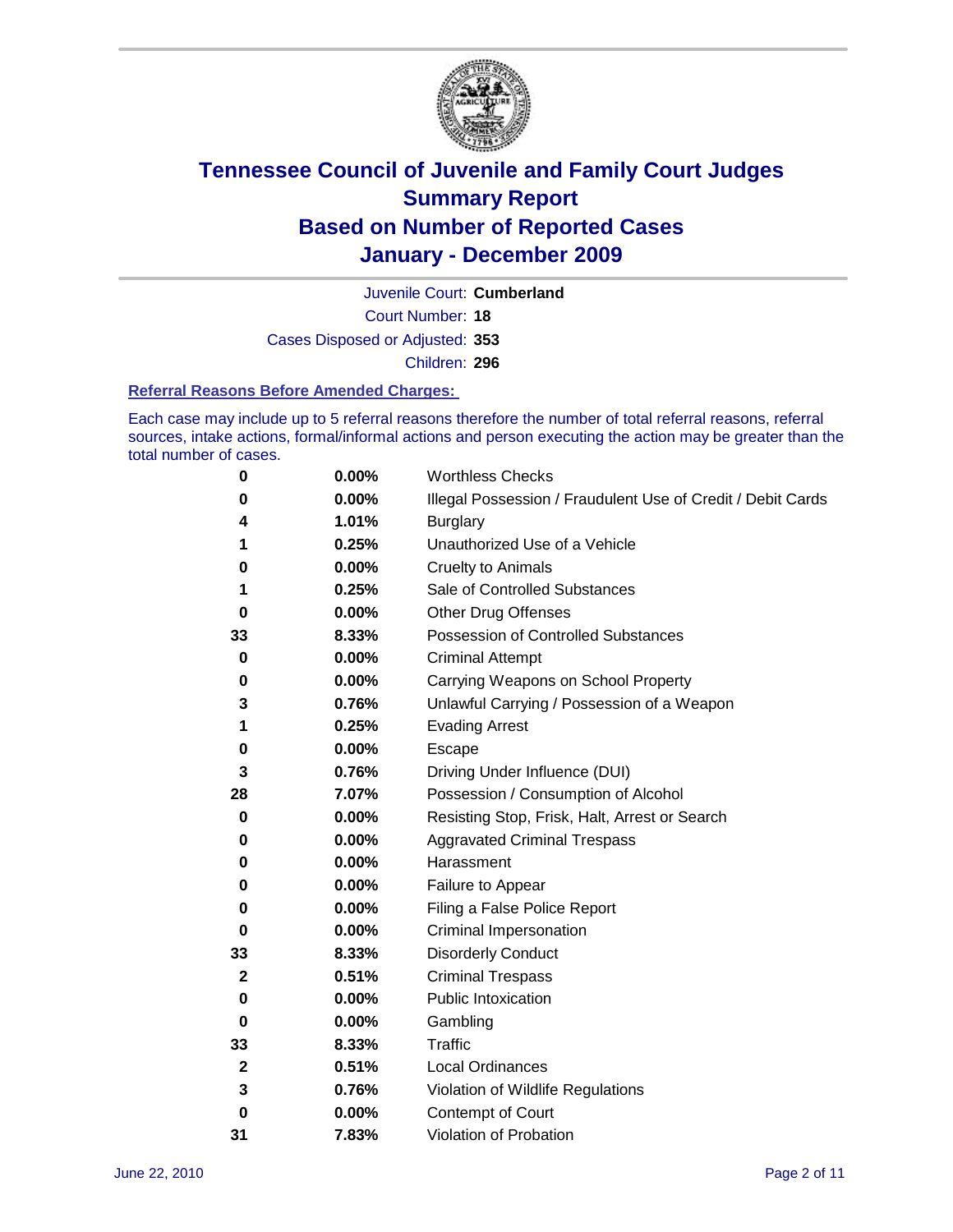

Court Number: **18** Juvenile Court: **Cumberland** Cases Disposed or Adjusted: **353** Children: **296**

#### **Referral Reasons Before Amended Charges:**

Each case may include up to 5 referral reasons therefore the number of total referral reasons, referral sources, intake actions, formal/informal actions and person executing the action may be greater than the total number of cases.

| 396            | 100.00%        | <b>Total Referrals</b>                                 |
|----------------|----------------|--------------------------------------------------------|
| 3              | 0.76%          | Other                                                  |
| 0              | 0.00%          | <b>Consent to Marry</b>                                |
| 0              | $0.00\%$       | <b>Request for Medical Treatment</b>                   |
| 0              | $0.00\%$       | <b>Child Support</b>                                   |
| 0              | $0.00\%$       | Paternity / Legitimation                               |
| 0              | $0.00\%$       | Visitation                                             |
| 0              | $0.00\%$       | Custody                                                |
| 0              | $0.00\%$       | <b>Foster Care Review</b>                              |
| 1              | 0.25%          | <b>Administrative Review</b>                           |
| 4              | 1.01%          | <b>Judicial Review</b>                                 |
| 1              | 0.25%          | Violation of Informal Adjustment                       |
| 2              | 0.51%          | <b>Violation of Pretrial Diversion</b>                 |
| 0              | $0.00\%$       | <b>Termination of Parental Rights</b>                  |
| 0              | $0.00\%$       | Dependency / Neglect                                   |
| $\bf{0}$       | $0.00\%$       | <b>Physically Abused Child</b>                         |
| 0              | 0.00%          | <b>Sexually Abused Child</b>                           |
| 0              | 0.00%          | Violation of Curfew                                    |
| $\bf{0}$       | $0.00\%$       | Violation of a Valid Court Order                       |
| $\bf{0}$<br>20 | 0.00%<br>5.05% | Out-of-State Runaway<br>Possession of Tobacco Products |
| 7              | 1.77%          | In-State Runaway                                       |
| 40             | 10.10%         | Truancy                                                |
| 22             | 5.56%          | <b>Unruly Behavior</b>                                 |
| 2              | 0.51%          | Violation of Aftercare                                 |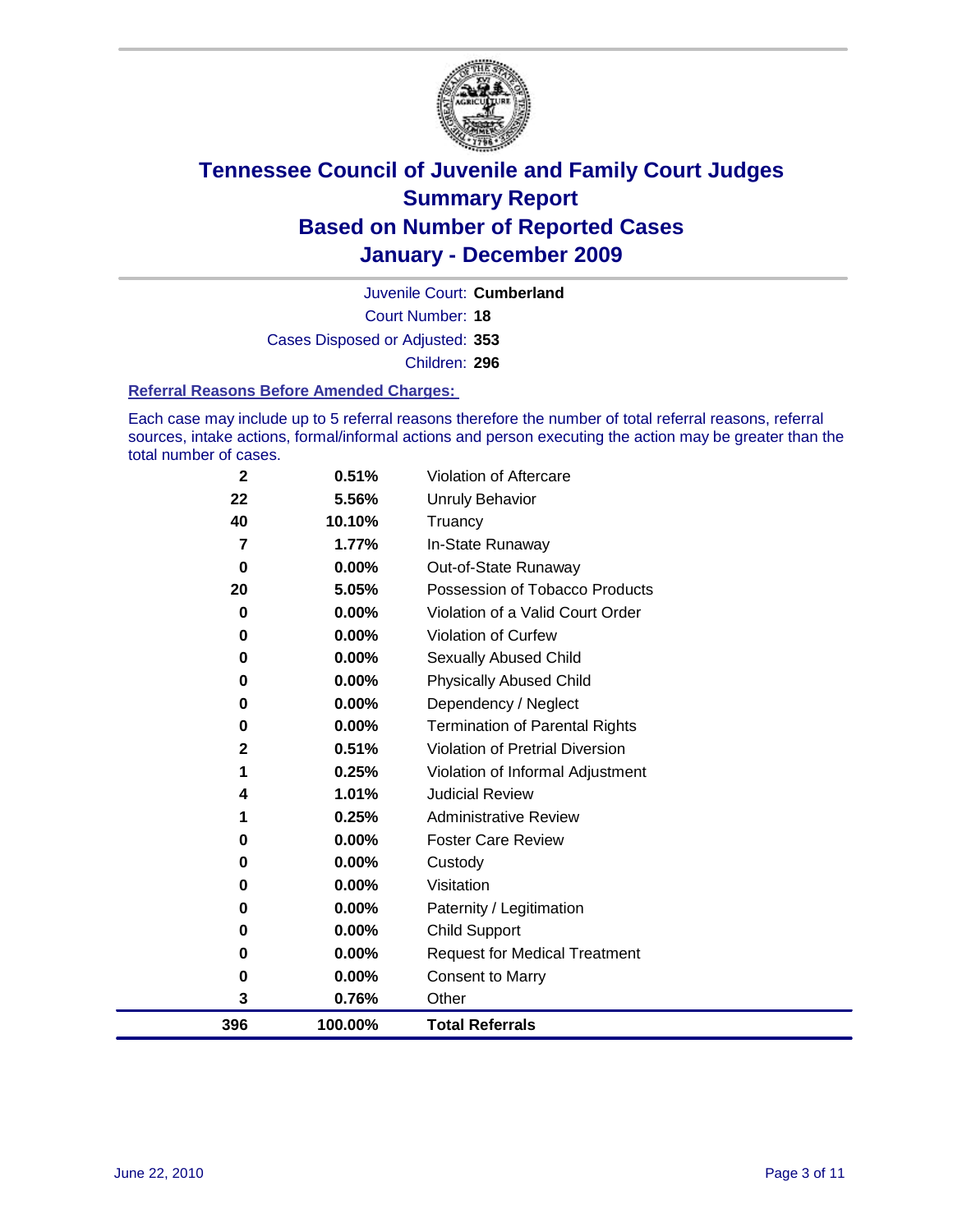

|                            |                                 | Juvenile Court: Cumberland        |
|----------------------------|---------------------------------|-----------------------------------|
|                            |                                 | Court Number: 18                  |
|                            | Cases Disposed or Adjusted: 353 |                                   |
|                            |                                 | Children: 296                     |
| <b>Referral Sources: 1</b> |                                 |                                   |
| 265                        | 66.92%                          | Law Enforcement                   |
| 16                         | 4.04%                           | Parents                           |
| $\mathbf{2}$               | 0.51%                           | <b>Relatives</b>                  |
| $\bf{0}$                   | 0.00%                           | Self                              |
| 47                         | 11.87%                          | School                            |
| 0                          | 0.00%                           | <b>CSA</b>                        |
| 23                         | 5.81%                           | <b>DCS</b>                        |
| $\bf{0}$                   | 0.00%                           | <b>Other State Department</b>     |
| 0                          | 0.00%                           | <b>District Attorney's Office</b> |
| 20                         | 5.05%                           | <b>Court Staff</b>                |
| 1                          | 0.25%                           | Social Agency                     |
| 3                          | 0.76%                           | <b>Other Court</b>                |
| 17                         | 4.29%                           | Victim                            |
| $\mathbf{2}$               | 0.51%                           | Child & Parent                    |
| 0                          | 0.00%                           | Hospital                          |
| 0                          | 0.00%                           | Unknown                           |

 **0.00%** Other **100.00% Total Referral Sources**

### **Age of Child at Referral: 2**

| <b>Total Child Count</b> | 100.00%  | 296 |
|--------------------------|----------|-----|
| <b>Unknown</b>           | $0.00\%$ | 0   |
| Ages 19 and Over         | 0.00%    | 0   |
| Ages 17 through 18       | 32.09%   | 95  |
| Ages 15 through 16       | 47.97%   | 142 |
| Ages 13 through 14       | 13.18%   | 39  |
| Ages 11 through 12       | 2.36%    | 7   |
| Ages 10 and Under        | 4.39%    | 13  |
|                          |          |     |

<sup>1</sup> If different than number of Referral Reasons (396), verify accuracy of your court's data.

<sup>2</sup> One child could be counted in multiple categories, verify accuracy of your court's data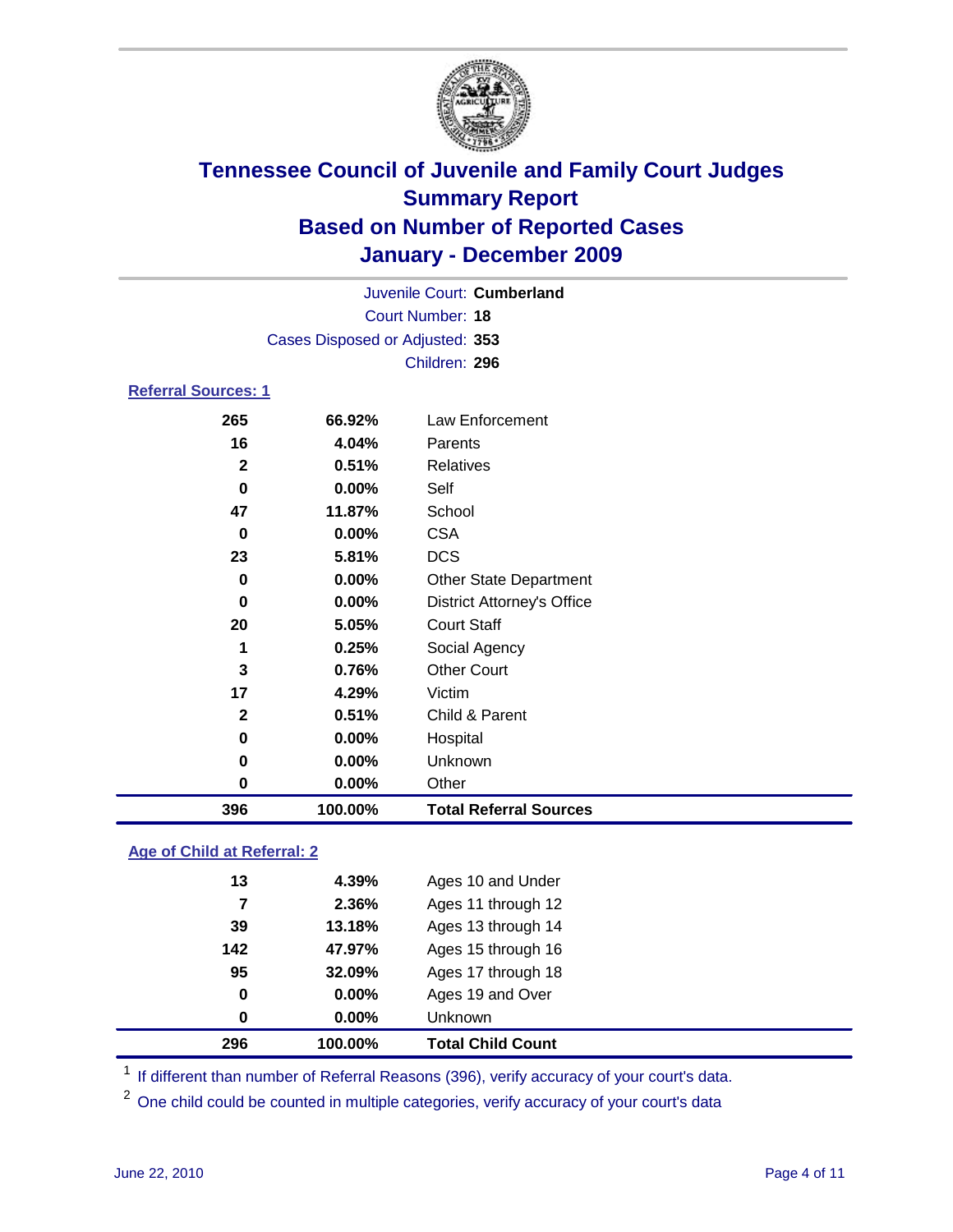

| Juvenile Court: Cumberland              |                                 |                          |  |  |  |
|-----------------------------------------|---------------------------------|--------------------------|--|--|--|
|                                         | Court Number: 18                |                          |  |  |  |
|                                         | Cases Disposed or Adjusted: 353 |                          |  |  |  |
|                                         | Children: 296                   |                          |  |  |  |
| Sex of Child: 1                         |                                 |                          |  |  |  |
| 191                                     | 64.53%                          | Male                     |  |  |  |
| 105                                     | 35.47%                          | Female                   |  |  |  |
| $\mathbf 0$                             | 0.00%                           | Unknown                  |  |  |  |
| 296                                     | 100.00%                         | <b>Total Child Count</b> |  |  |  |
| Race of Child: 1                        |                                 |                          |  |  |  |
| 292                                     | 98.65%                          | White                    |  |  |  |
| 3                                       | 1.01%                           | African American         |  |  |  |
| $\mathbf 0$                             | 0.00%                           | Native American          |  |  |  |
| 0                                       | 0.00%                           | Asian                    |  |  |  |
| $\mathbf 0$                             | 0.00%                           | Mixed                    |  |  |  |
| 1                                       | 0.34%                           | Unknown                  |  |  |  |
| 296                                     | 100.00%                         | <b>Total Child Count</b> |  |  |  |
| <b>Hispanic Origin: 1</b>               |                                 |                          |  |  |  |
| $\boldsymbol{9}$                        | 3.04%                           | Yes                      |  |  |  |
| 285                                     | 96.28%                          | No                       |  |  |  |
| $\overline{2}$                          | 0.68%                           | Unknown                  |  |  |  |
| 296                                     | 100.00%                         | <b>Total Child Count</b> |  |  |  |
| <b>School Enrollment of Children: 1</b> |                                 |                          |  |  |  |
| 267                                     | 90.20%                          | Yes                      |  |  |  |
| 21                                      | 7.09%                           | No                       |  |  |  |
| 8                                       | 2.70%                           | Unknown                  |  |  |  |
| 296                                     | 100.00%                         | <b>Total Child Count</b> |  |  |  |

One child could be counted in multiple categories, verify accuracy of your court's data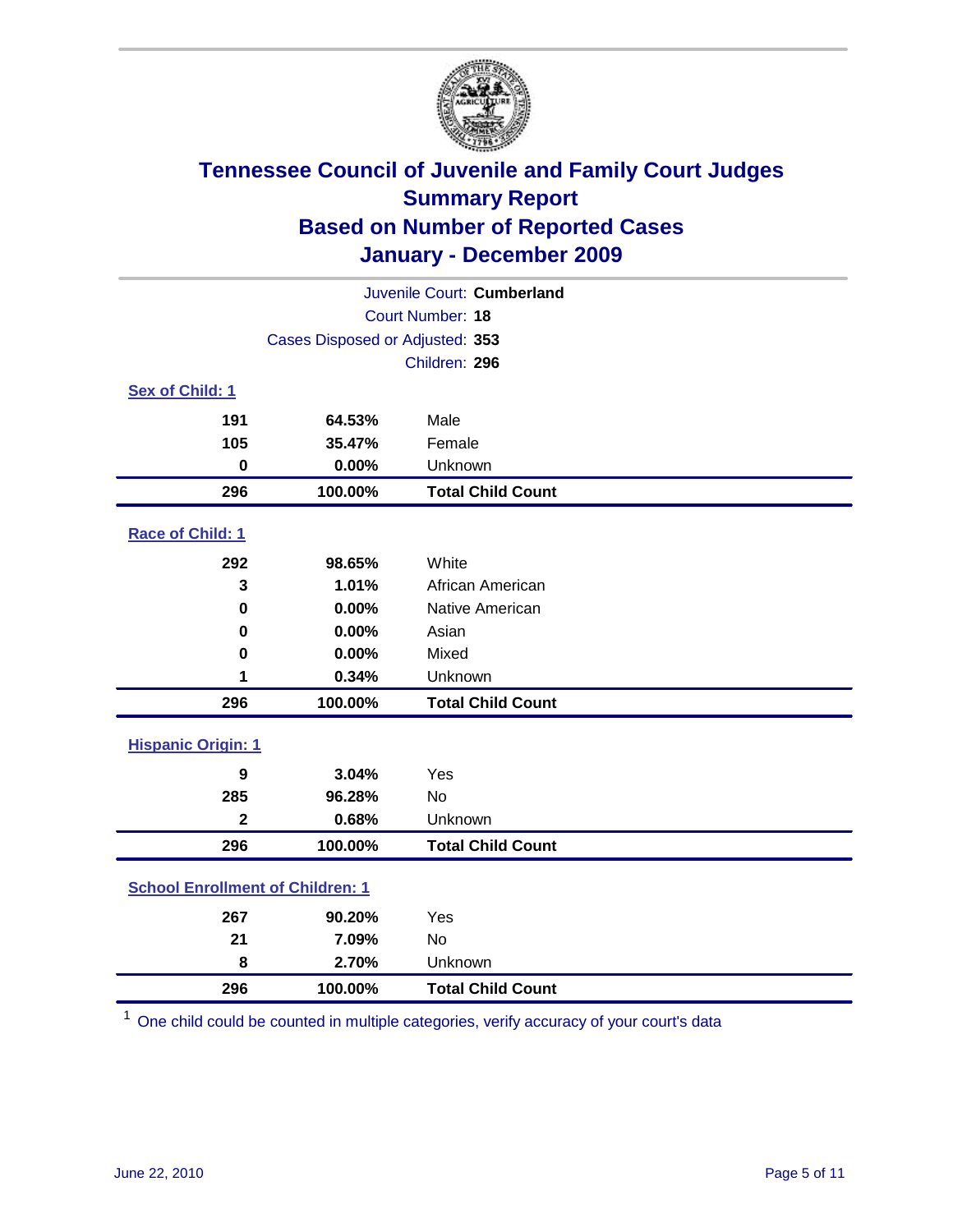

Court Number: **18** Juvenile Court: **Cumberland** Cases Disposed or Adjusted: **353** Children: **296**

#### **Living Arrangement of Child at Time of Referral: 1**

|     |          | <b>Total Child Count</b>     |
|-----|----------|------------------------------|
| 1   | 0.34%    | Other                        |
| 3   | 1.01%    | Unknown                      |
| 7   | 2.36%    | Independent                  |
| 1   | 0.34%    | In an Institution            |
| 0   | $0.00\%$ | In a Residential Center      |
| 0   | 0.00%    | In a Group Home              |
| 1   | 0.34%    | With Foster Family           |
| 2   | 0.68%    | With Adoptive Parents        |
| 24  | 8.11%    | <b>With Relatives</b>        |
| 20  | 6.76%    | With Father                  |
| 119 | 40.20%   | With Mother                  |
| 10  | 3.38%    | With Mother and Stepfather   |
|     | 0.34%    | With Father and Stepmother   |
| 107 | 36.15%   | With Both Biological Parents |
|     |          | 100.00%<br>296               |

#### **Type of Detention: 2**

| 353      | 100.00%  | <b>Total Detention Count</b> |
|----------|----------|------------------------------|
| 0        | $0.00\%$ | Other                        |
| 350      | 99.15%   | Does Not Apply               |
| $\bf{0}$ | $0.00\%$ | <b>Unknown</b>               |
| 0        | 0.00%    | <b>Psychiatric Hospital</b>  |
| 0        | 0.00%    | Jail - No Separation         |
| 0        | $0.00\%$ | Jail - Partial Separation    |
| 0        | $0.00\%$ | Jail - Complete Separation   |
| 3        | 0.85%    | Juvenile Detention Facility  |
| 0        | $0.00\%$ | Non-Secure Placement         |
|          |          |                              |

<sup>1</sup> One child could be counted in multiple categories, verify accuracy of your court's data

<sup>2</sup> If different than number of Cases (353) verify accuracy of your court's data.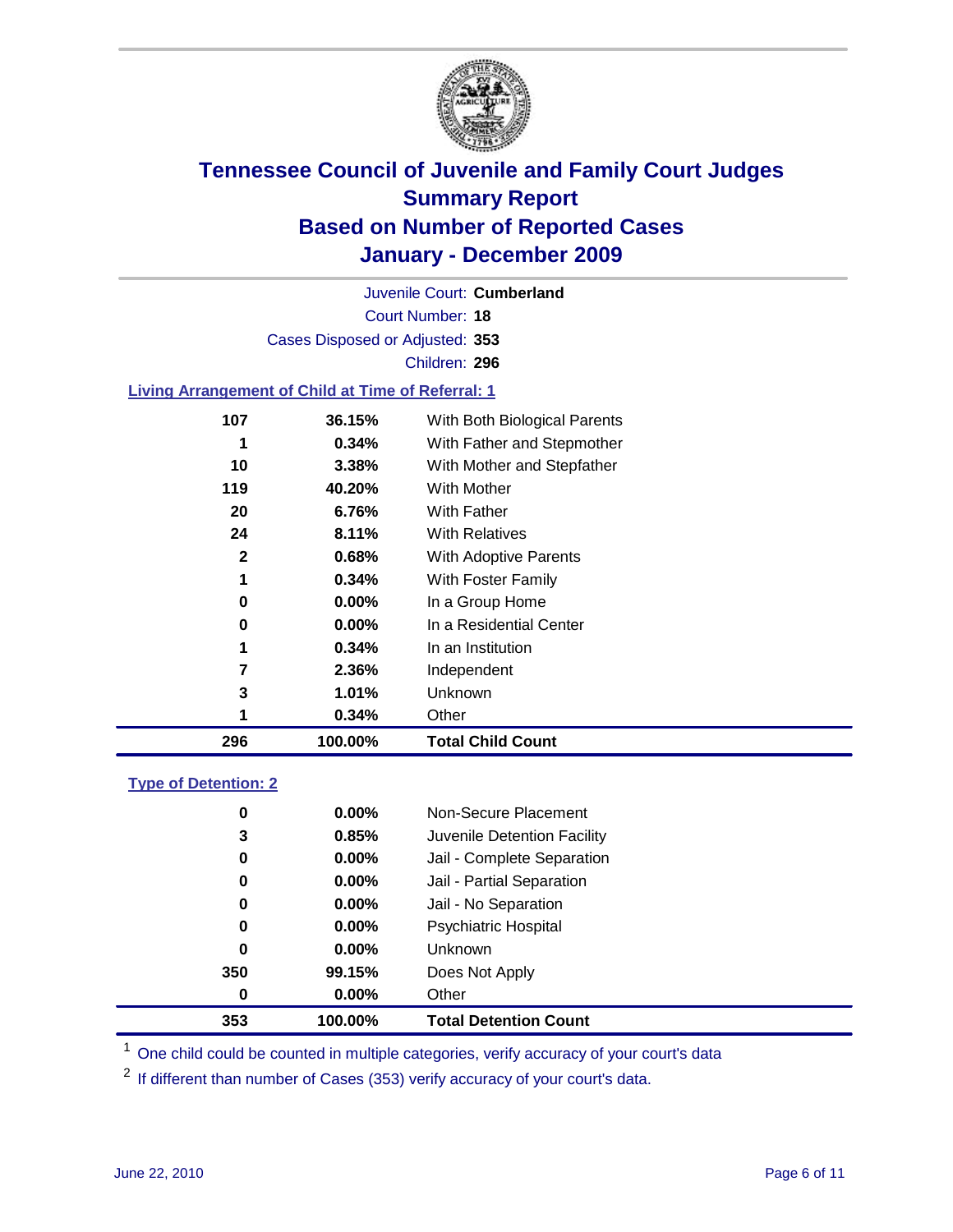

| Juvenile Court: Cumberland                         |          |                                      |  |  |  |
|----------------------------------------------------|----------|--------------------------------------|--|--|--|
| Court Number: 18                                   |          |                                      |  |  |  |
| Cases Disposed or Adjusted: 353                    |          |                                      |  |  |  |
|                                                    |          | Children: 296                        |  |  |  |
| <b>Placement After Secure Detention Hearing: 1</b> |          |                                      |  |  |  |
| 0                                                  | 0.00%    | Returned to Prior Living Arrangement |  |  |  |
| $\mathbf{2}$                                       | 0.57%    | Juvenile Detention Facility          |  |  |  |
| 0                                                  | 0.00%    | Jail                                 |  |  |  |
| $\bf{0}$                                           | 0.00%    | Shelter / Group Home                 |  |  |  |
| 0                                                  | $0.00\%$ | <b>Foster Family Home</b>            |  |  |  |
| $\bf{0}$                                           | 0.00%    | Psychiatric Hospital                 |  |  |  |
| 0                                                  | 0.00%    | <b>Unknown</b>                       |  |  |  |
| 351                                                | 99.43%   | Does Not Apply                       |  |  |  |
| $\bf{0}$                                           | 0.00%    | Other                                |  |  |  |
|                                                    |          |                                      |  |  |  |
| 353                                                | 100.00%  | <b>Total Placement Count</b>         |  |  |  |
| <b>Intake Actions: 2</b>                           |          |                                      |  |  |  |
| 129                                                | 32.58%   | <b>Petition Filed</b>                |  |  |  |
| 3                                                  | 0.76%    | <b>Motion Filed</b>                  |  |  |  |
| 259                                                | 65.40%   | <b>Citation Processed</b>            |  |  |  |
| $\bf{0}$                                           | 0.00%    | Notification of Paternity Processed  |  |  |  |
| 0                                                  | 0.00%    | Scheduling of Judicial Review        |  |  |  |
| 3                                                  | 0.76%    | Scheduling of Administrative Review  |  |  |  |
| $\bf{0}$                                           | 0.00%    | Scheduling of Foster Care Review     |  |  |  |
| 0                                                  | 0.00%    | Unknown                              |  |  |  |
| 1                                                  | 0.25%    | Does Not Apply                       |  |  |  |
| 1                                                  | 0.25%    | Other                                |  |  |  |

<sup>1</sup> If different than number of Cases (353) verify accuracy of your court's data.

<sup>2</sup> If different than number of Referral Reasons (396), verify accuracy of your court's data.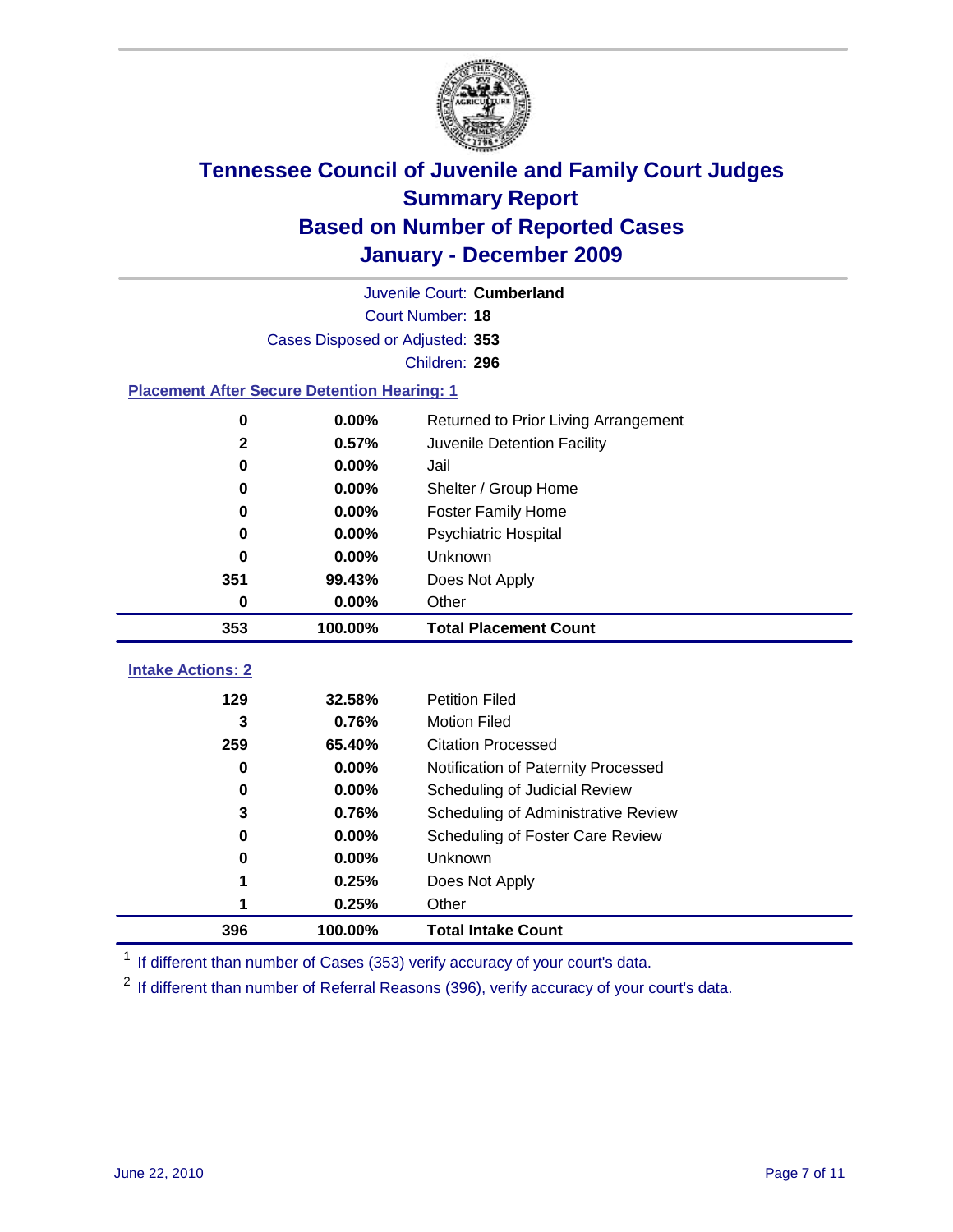

Court Number: **18** Juvenile Court: **Cumberland** Cases Disposed or Adjusted: **353** Children: **296**

#### **Last Grade Completed by Child: 1**

| $\bf{0}$                                | 0.00%   | Too Young for School         |
|-----------------------------------------|---------|------------------------------|
| $\bf{0}$                                | 0.00%   | Preschool                    |
| 0                                       | 0.00%   | Kindergarten                 |
| 6                                       | 2.03%   | 1st Grade                    |
| 1                                       | 0.34%   | 2nd Grade                    |
| $\mathbf{2}$                            | 0.68%   | 3rd Grade                    |
| 3                                       | 1.01%   | 4th Grade                    |
| $\mathbf 3$                             | 1.01%   | 5th Grade                    |
| $\overline{7}$                          | 2.36%   | 6th Grade                    |
| 15                                      | 5.07%   | 7th Grade                    |
| 52                                      | 17.57%  | 8th Grade                    |
| 76                                      | 25.68%  | 9th Grade                    |
| 66                                      | 22.30%  | 10th Grade                   |
| 36                                      | 12.16%  | 11th Grade                   |
| 0                                       | 0.00%   | 12th Grade                   |
| $\bf{0}$                                | 0.00%   | Non-Graded Special Ed        |
| 1                                       | 0.34%   | <b>GED</b>                   |
| 12                                      | 4.05%   | Graduated                    |
| 1                                       | 0.34%   | <b>Never Attended School</b> |
| 15                                      | 5.07%   | Unknown                      |
| 0                                       | 0.00%   | Other                        |
| 296                                     | 100.00% | <b>Total Child Count</b>     |
| Easta Hard for Ownedd a Editoraeth ac A |         |                              |

| <b>Enrolled in Special Education: 1</b> |  |
|-----------------------------------------|--|
|                                         |  |

| 20  | 6.76%   | Yes                      |  |
|-----|---------|--------------------------|--|
| 264 | 89.19%  | No                       |  |
| 12  | 4.05%   | Unknown                  |  |
| 296 | 100.00% | <b>Total Child Count</b> |  |

One child could be counted in multiple categories, verify accuracy of your court's data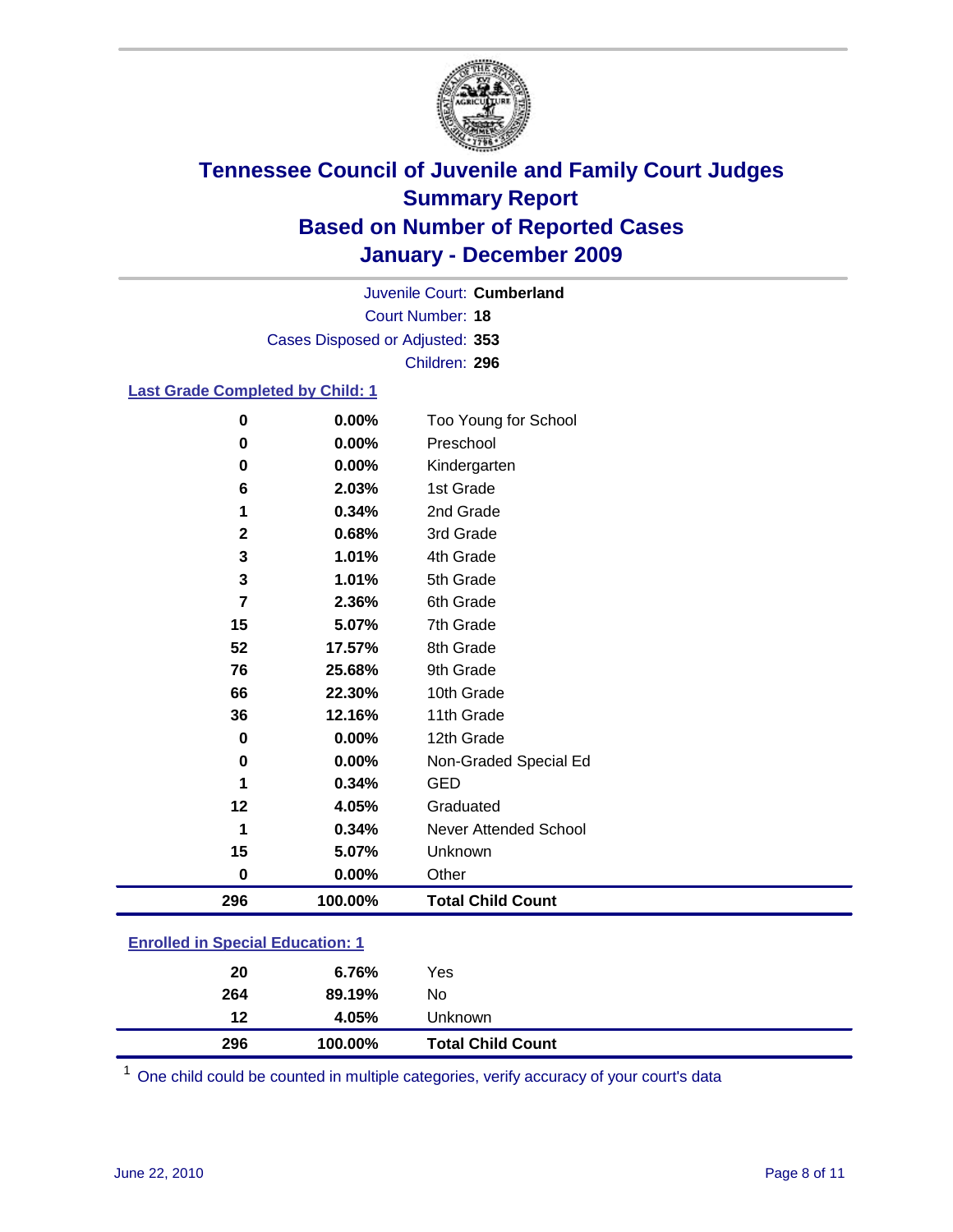

|                              |                                 | Juvenile Court: Cumberland |
|------------------------------|---------------------------------|----------------------------|
|                              |                                 | Court Number: 18           |
|                              | Cases Disposed or Adjusted: 353 |                            |
|                              |                                 | Children: 296              |
| <b>Action Executed By: 1</b> |                                 |                            |
| 336                          | 84.85%                          | Judge                      |
| $\bf{0}$                     | $0.00\%$                        | Referee                    |
| 59                           | 14.90%                          | <b>YSO</b>                 |
| 1                            | 0.25%                           | Other                      |
| 0                            | $0.00\%$                        | Unknown                    |
| 396                          | 100.00%                         | <b>Total Action Count</b>  |

### **Formal / Informal Actions: 1**

| 51           | 12.88%   | Dismissed                                        |
|--------------|----------|--------------------------------------------------|
| 0            | $0.00\%$ | Retired / Nolle Prosequi                         |
| 97           | 24.49%   | <b>Complaint Substantiated Delinquent</b>        |
| 38           | 9.60%    | <b>Complaint Substantiated Status Offender</b>   |
| 1            | 0.25%    | <b>Complaint Substantiated Dependent/Neglect</b> |
| 0            | $0.00\%$ | <b>Complaint Substantiated Abused</b>            |
| $\bf{0}$     | $0.00\%$ | <b>Complaint Substantiated Mentally III</b>      |
| 64           | 16.16%   | Informal Adjustment                              |
| 91           | 22.98%   | <b>Pretrial Diversion</b>                        |
| 0            | $0.00\%$ | <b>Transfer to Adult Court Hearing</b>           |
| 0            | $0.00\%$ | Charges Cleared by Transfer to Adult Court       |
| $\mathbf{2}$ | 0.51%    | Special Proceeding                               |
| $\mathbf{2}$ | 0.51%    | <b>Review Concluded</b>                          |
| 48           | 12.12%   | Case Held Open                                   |
| $\mathbf{2}$ | 0.51%    | Other                                            |
| 0            | $0.00\%$ | <b>Unknown</b>                                   |
| 396          | 100.00%  | <b>Total Action Count</b>                        |

<sup>1</sup> If different than number of Referral Reasons (396), verify accuracy of your court's data.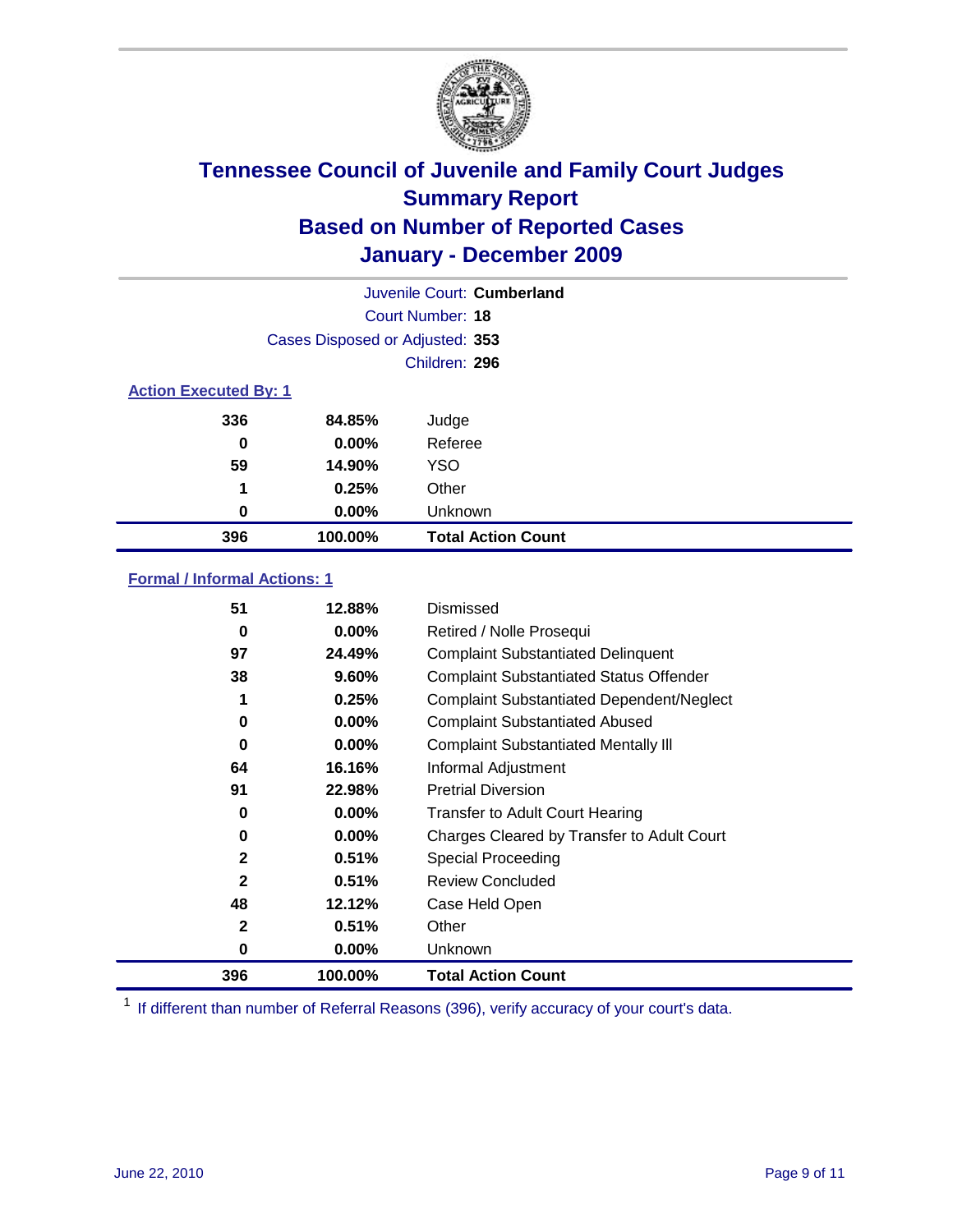

|                       |                                 | Juvenile Court: Cumberland                            |
|-----------------------|---------------------------------|-------------------------------------------------------|
|                       |                                 | Court Number: 18                                      |
|                       | Cases Disposed or Adjusted: 353 |                                                       |
|                       |                                 | Children: 296                                         |
| <b>Case Outcomes:</b> |                                 | There can be multiple outcomes for one child or case. |
| 47                    | 7.86%                           | <b>Case Dismissed</b>                                 |
| 0                     | 0.00%                           | Case Retired or Nolle Prosequi                        |
| 43                    | 7.19%                           | Warned / Counseled                                    |
| 39                    | 6.52%                           | Held Open For Review                                  |
| 50                    | 8.36%                           | Supervision / Probation to Juvenile Court             |
| 0                     | 0.00%                           | <b>Probation to Parents</b>                           |
| 6                     | 1.00%                           | Referral to Another Entity for Supervision / Service  |
| 5                     | 0.84%                           | Referred for Mental Health Counseling                 |
| 34                    | 5.69%                           | Referred for Alcohol and Drug Counseling              |
| 0                     | 0.00%                           | Referred to Alternative School                        |
| 0                     | 0.00%                           | Referred to Private Child Agency                      |
| 3                     | 0.50%                           | Referred to Defensive Driving School                  |
| 10                    | 1.67%                           | Referred to Alcohol Safety School                     |
| 14                    | 2.34%                           | Referred to Juvenile Court Education-Based Program    |
| 6                     | 1.00%                           | Driver's License Held Informally                      |
| 0                     | 0.00%                           | <b>Voluntary Placement with DMHMR</b>                 |
| 0                     | 0.00%                           | Private Mental Health Placement                       |
| 0                     | 0.00%                           | <b>Private MR Placement</b>                           |
| 0                     | 0.00%                           | Placement with City/County Agency/Facility            |
| 0                     | 0.00%                           | Placement with Relative / Other Individual            |
| 0                     | 0.00%                           | Fine                                                  |
| 30                    | 5.02%                           | <b>Public Service</b>                                 |
| 16                    | 2.68%                           | Restitution                                           |
| 0                     | 0.00%                           | <b>Runaway Returned</b>                               |
| 4                     | 0.67%                           | No Contact Order                                      |
| 0                     | 0.00%                           | Injunction Other than No Contact Order                |
| 0                     | 0.00%                           | <b>House Arrest</b>                                   |
| 0                     | 0.00%                           | <b>Court Defined Curfew</b>                           |
| 0                     | $0.00\%$                        | Dismissed from Informal Adjustment                    |
| 0                     | $0.00\%$                        | <b>Dismissed from Pretrial Diversion</b>              |
| 0                     | 0.00%                           | Released from Probation                               |
| o                     | $0.00\%$                        | <b>Transferred to Adult Court</b>                     |
| 0                     | $0.00\%$                        | <b>DMHMR Involuntary Commitment</b>                   |